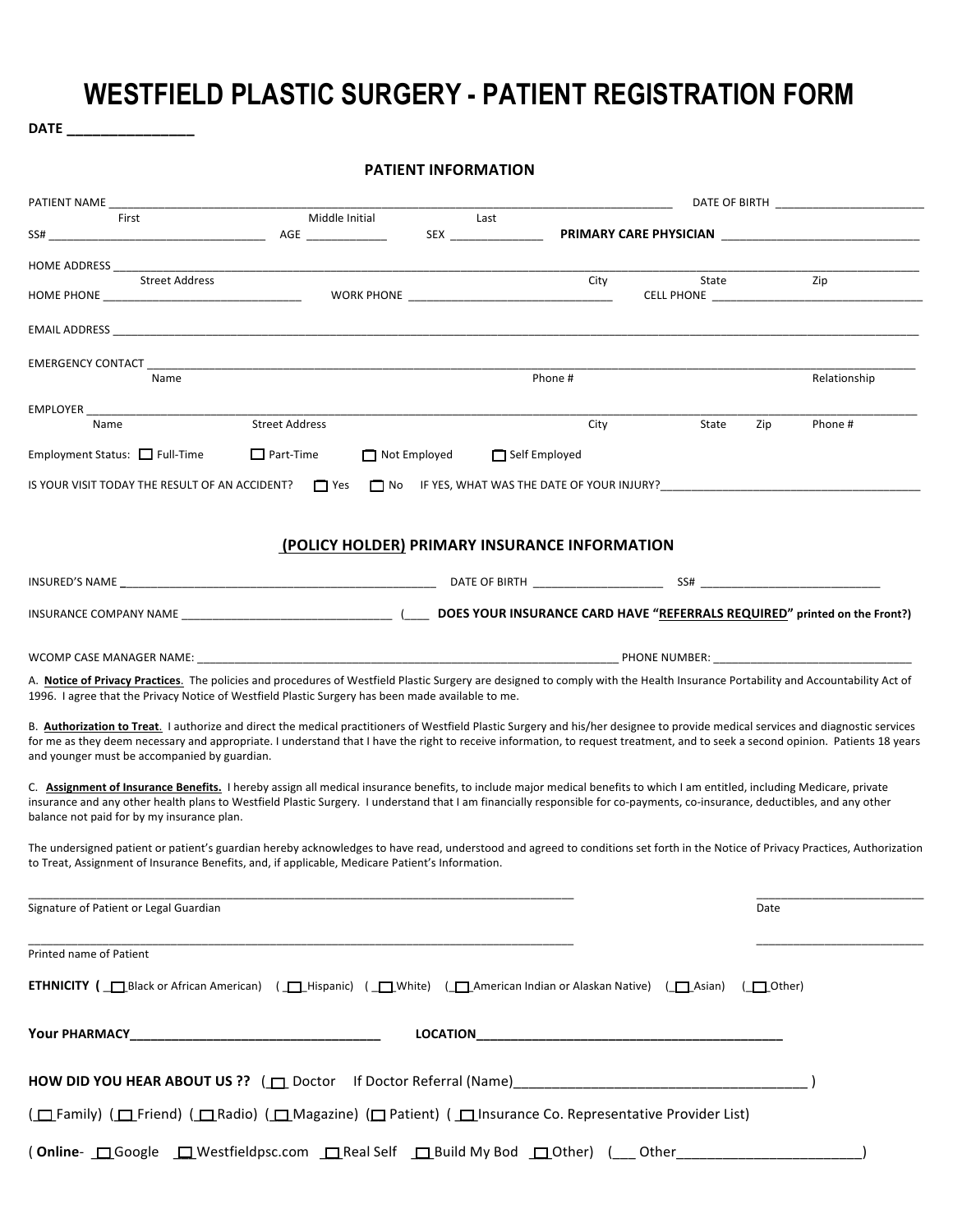## **PERSONAL HISTORY** nnnnnnnnnnnnnnnnnnnnnnnnnnnnnnnnnnnnnnnnnnnnnnnnnnnn

| <b>Clinic Name</b>                                                                                                                                                                                                                                                                                                                                                                                         |                          |        |                                                                                                                                     |                                                                                       |                       |                     |                                                                                                                           |  | For Internal Use Only                                                                                                                                                            |                       |                         |                                                                               |                                                                                                                                                                                                       |                                                              |                                                                                                                                                                                               |                                        |                                           |
|------------------------------------------------------------------------------------------------------------------------------------------------------------------------------------------------------------------------------------------------------------------------------------------------------------------------------------------------------------------------------------------------------------|--------------------------|--------|-------------------------------------------------------------------------------------------------------------------------------------|---------------------------------------------------------------------------------------|-----------------------|---------------------|---------------------------------------------------------------------------------------------------------------------------|--|----------------------------------------------------------------------------------------------------------------------------------------------------------------------------------|-----------------------|-------------------------|-------------------------------------------------------------------------------|-------------------------------------------------------------------------------------------------------------------------------------------------------------------------------------------------------|--------------------------------------------------------------|-----------------------------------------------------------------------------------------------------------------------------------------------------------------------------------------------|----------------------------------------|-------------------------------------------|
| <b>Westfield Plastic Surgery Center</b>                                                                                                                                                                                                                                                                                                                                                                    |                          |        |                                                                                                                                     |                                                                                       |                       |                     |                                                                                                                           |  |                                                                                                                                                                                  |                       | <b>Medical Record #</b> |                                                                               |                                                                                                                                                                                                       |                                                              |                                                                                                                                                                                               |                                        |                                           |
| Full Name                                                                                                                                                                                                                                                                                                                                                                                                  |                          |        |                                                                                                                                     |                                                                                       |                       |                     |                                                                                                                           |  | Preferred Name/Nickname                                                                                                                                                          |                       |                         |                                                                               | <b>Birth Date</b>                                                                                                                                                                                     |                                                              | <b>Today's Date</b>                                                                                                                                                                           |                                        |                                           |
| Personal Medical History (Check if you presently have or have had any of the following)<br>$\Box$ Headache<br>High blood pressure<br>$\Box$ Stroke<br>$\Box$ Phlebitis (blood clots)<br>$\Box$ Heart attack<br>□ Congestive heart<br>failure<br>Chest pain<br>$\Box$ Heart palpitations<br>(irregular heart beat)<br>$\Box$ Heart murmur<br><b>Current Medications: (Include vitamins/</b><br>supplements) |                          |        | $\Box$ Bronchitis<br>$\Box$ Asthma<br>□ Emphysema<br>$\square$ Pneumonia<br><b>Diabetes</b><br>$\Box$ Anemia<br>(continued on back) | $\Box$ High cholesterol<br>Chronic cough<br>Allergies/hay fever/<br>chronic sinusitis | <b>Drug Allergies</b> |                     | <b>Cancer</b><br>$\Box$ Ulcer<br>□ Constipation<br>$\Box$ Hepatitis<br>□ Low back pain<br>$\Box$ Arthritis<br>$\Box$ Gout |  | $\Box$ Chronic diarrhea<br>$\Box$ Nervous stomach<br>Gallbladder disease<br>(continued on back)<br>Environmental Allergies (such as latex, pollen, foods)<br>(continued on back) |                       |                         | $\Box$ Alcoholism<br>$\Box$ Depression<br>Osteoporosis<br>$\Box$ Incontinence | □ Thyroid disease<br>Dizziness/fainting<br>Seizures/convulsions<br>$\Box$ Nervousness/anxiety<br>□ Psychiatric disorder<br>Menstrual disorder<br>□ Prostate disease<br><b>WOMEN ONLY:</b><br>Pregnant | ◻<br>Do you have a living will?<br><b>Planning Pregnancy</b> | Sexually transmitted<br>disease<br>$\Box$ Frequent infections<br>Rheumatic fever<br>Tuberculosis<br>$\Box$ Chronic rashes<br>Glaucoma<br>$\Box$ Other – Describe:<br>$\Box$ Other – Describe: | $\Box$ Yes<br>$\Box$ Yes<br>$\Box$ Yes | $\square$ No<br>$\square$ No<br>$\Box$ No |
| <b>Hospitalizations and Major Surgeries</b>                                                                                                                                                                                                                                                                                                                                                                |                          |        |                                                                                                                                     |                                                                                       |                       | (continued on back) |                                                                                                                           |  |                                                                                                                                                                                  |                       |                         |                                                                               | Method:                                                                                                                                                                                               | Using Birth Control<br>Number of Pregnancies/Births          |                                                                                                                                                                                               | □ Yes                                  | $\square$ No                              |
|                                                                                                                                                                                                                                                                                                                                                                                                            |                          | Reason |                                                                                                                                     |                                                                                       |                       | Year/Age            |                                                                                                                           |  |                                                                                                                                                                                  |                       | Reason                  |                                                                               |                                                                                                                                                                                                       |                                                              |                                                                                                                                                                                               | Year/Age                               |                                           |
|                                                                                                                                                                                                                                                                                                                                                                                                            |                          |        |                                                                                                                                     |                                                                                       |                       |                     |                                                                                                                           |  |                                                                                                                                                                                  |                       |                         |                                                                               |                                                                                                                                                                                                       |                                                              |                                                                                                                                                                                               |                                        |                                           |
| <b>Family History</b>                                                                                                                                                                                                                                                                                                                                                                                      |                          |        |                                                                                                                                     |                                                                                       |                       |                     |                                                                                                                           |  |                                                                                                                                                                                  |                       |                         |                                                                               |                                                                                                                                                                                                       |                                                              |                                                                                                                                                                                               |                                        |                                           |
| Heart                                                                                                                                                                                                                                                                                                                                                                                                      | Father                   | Mother | Father's<br>Parents                                                                                                                 | Mother's<br>Parents                                                                   | Siblings              | Other               | Describe                                                                                                                  |  |                                                                                                                                                                                  |                       | Father                  | Mother                                                                        | Father's<br>Parents                                                                                                                                                                                   | Mother's<br>Parents                                          | Siblings Other                                                                                                                                                                                |                                        | Describe                                  |
| <b>Disease</b><br>High Blood<br>Pressure                                                                                                                                                                                                                                                                                                                                                                   | □<br>□                   | □<br>□ | □<br>□                                                                                                                              | □<br>□                                                                                | $\Box$<br>□           | □<br>□              |                                                                                                                           |  | <b>Mental Illness</b><br>Kidney<br>Disease                                                                                                                                       |                       | □<br>□                  | □<br>□                                                                        | □<br>□                                                                                                                                                                                                | □<br>□                                                       | □<br>$\Box$                                                                                                                                                                                   | ◘<br>$\Box$                            |                                           |
| High                                                                                                                                                                                                                                                                                                                                                                                                       | □                        | $\Box$ | □                                                                                                                                   | $\Box$                                                                                | $\Box$                | $\Box$              |                                                                                                                           |  | Bleeding<br><b>Disorder</b>                                                                                                                                                      |                       | □                       | $\Box$                                                                        | ◻                                                                                                                                                                                                     | $\Box$                                                       | $\Box$                                                                                                                                                                                        | $\Box$                                 |                                           |
| Cholesterol<br>Migraine<br>Headache                                                                                                                                                                                                                                                                                                                                                                        | $\Box$                   | $\Box$ | $\Box$                                                                                                                              | $\Box$                                                                                | $\Box$                | $\Box$              |                                                                                                                           |  | Osteoporosis                                                                                                                                                                     |                       | □                       | $\Box$                                                                        | $\Box$                                                                                                                                                                                                | $\Box$                                                       | $\Box$                                                                                                                                                                                        | $\Box$                                 |                                           |
| <b>Stroke</b>                                                                                                                                                                                                                                                                                                                                                                                              | $\Box$                   | □      | $\Box$                                                                                                                              | □                                                                                     | $\Box$                | $\Box$              |                                                                                                                           |  | Epilepsy/<br><b>Seizures</b>                                                                                                                                                     |                       | □                       | $\Box$                                                                        | □                                                                                                                                                                                                     | □                                                            | $\Box$                                                                                                                                                                                        | $\Box$                                 |                                           |
| Cancer                                                                                                                                                                                                                                                                                                                                                                                                     | $\Box$                   | □      | □                                                                                                                                   | $\Box$                                                                                | □                     | $\Box$              |                                                                                                                           |  | Other:<br>Describe:                                                                                                                                                              |                       | □                       | $\Box$                                                                        | $\Box$                                                                                                                                                                                                | □                                                            | □                                                                                                                                                                                             | o                                      |                                           |
| <b>Diabetes</b>                                                                                                                                                                                                                                                                                                                                                                                            | $\Box$                   | □      | $\Box$                                                                                                                              | □                                                                                     | □                     | $\Box$              |                                                                                                                           |  | Other:<br>Describe:                                                                                                                                                              |                       | □                       | $\Box$                                                                        | $\Box$                                                                                                                                                                                                | 目                                                            | α                                                                                                                                                                                             | $\Box$                                 |                                           |
| Asthma                                                                                                                                                                                                                                                                                                                                                                                                     | $\Box$                   | □      | □                                                                                                                                   | $\Box$                                                                                | $\Box$                | $\Box$              |                                                                                                                           |  | Other:<br>Describe:                                                                                                                                                              |                       | □                       | $\Box$                                                                        | $\Box$                                                                                                                                                                                                | $\Box$                                                       | $\Box$                                                                                                                                                                                        | $\Box$                                 |                                           |
| <b>Habits</b>                                                                                                                                                                                                                                                                                                                                                                                              |                          |        |                                                                                                                                     |                                                                                       |                       |                     |                                                                                                                           |  |                                                                                                                                                                                  |                       |                         |                                                                               |                                                                                                                                                                                                       |                                                              |                                                                                                                                                                                               |                                        |                                           |
|                                                                                                                                                                                                                                                                                                                                                                                                            | <b>How much/How Long</b> |        |                                                                                                                                     |                                                                                       |                       |                     |                                                                                                                           |  |                                                                                                                                                                                  |                       |                         |                                                                               | <b>Describe</b>                                                                                                                                                                                       |                                                              |                                                                                                                                                                                               |                                        |                                           |
| $\Box$ Tobacco<br>$\Box$ Alcohol                                                                                                                                                                                                                                                                                                                                                                           |                          |        |                                                                                                                                     | Caffeine<br>Street drugs                                                              |                       |                     |                                                                                                                           |  |                                                                                                                                                                                  | $\Box$ Sleep problems |                         |                                                                               |                                                                                                                                                                                                       |                                                              |                                                                                                                                                                                               |                                        |                                           |
| Please list year of last:                                                                                                                                                                                                                                                                                                                                                                                  |                          |        |                                                                                                                                     |                                                                                       |                       |                     |                                                                                                                           |  |                                                                                                                                                                                  |                       |                         |                                                                               |                                                                                                                                                                                                       |                                                              |                                                                                                                                                                                               |                                        |                                           |
| Chest X-ray                                                                                                                                                                                                                                                                                                                                                                                                |                          |        |                                                                                                                                     |                                                                                       |                       | Mammogram           |                                                                                                                           |  |                                                                                                                                                                                  |                       |                         | <b>EKG</b>                                                                    |                                                                                                                                                                                                       |                                                              |                                                                                                                                                                                               |                                        |                                           |
| Pap smear                                                                                                                                                                                                                                                                                                                                                                                                  |                          |        |                                                                                                                                     |                                                                                       |                       | Tetanus shot        |                                                                                                                           |  |                                                                                                                                                                                  |                       |                         |                                                                               | Cholesterol                                                                                                                                                                                           |                                                              |                                                                                                                                                                                               |                                        |                                           |